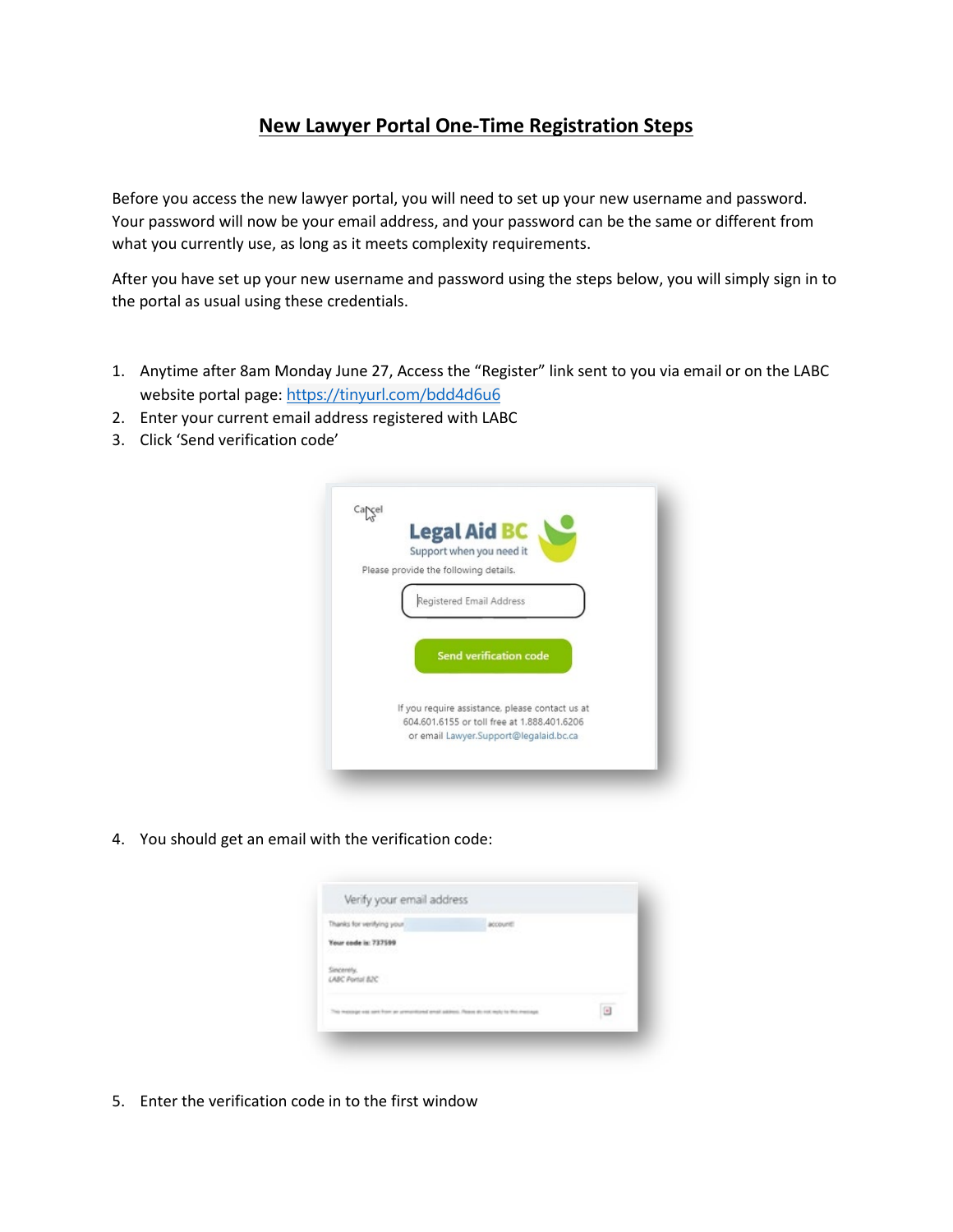## 6. Click 'Verify code'

| <b>Legal Aid BC</b><br>Support when you need it                                                                                          |
|------------------------------------------------------------------------------------------------------------------------------------------|
| Please provide the following details.                                                                                                    |
| Verification code has been sent to your inbox. Please copy it<br>to the input box below.                                                 |
| testlawyer@nk00.33mail.com                                                                                                               |
| Verification Code                                                                                                                        |
| <b>Verify code</b><br>id new code                                                                                                        |
| If you require assistance, please contact us at<br>604,601,6155 or toll free at 1,888,401,6206<br>or email Lawyer.Support@legalaid.bc.ca |

- 7. When the code is verified you will be prompted to enter your new password
- 8. Enter New Password, and Confirm the New Password
- 9. Click 'Submit'



10. If the sign up was successful, you will see the Lawyer Portal Welcome / Home page: